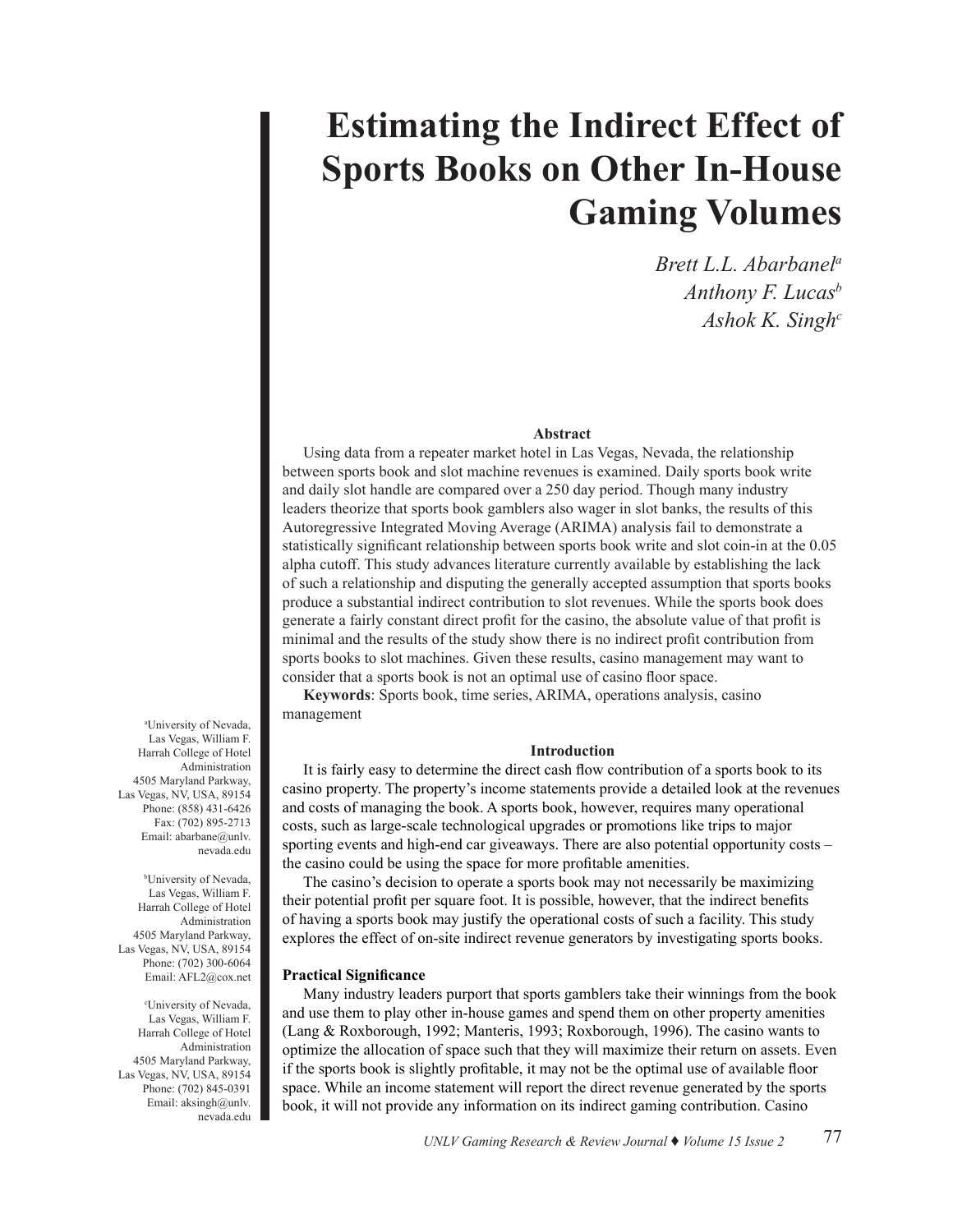industry leaders have discussed the indirect benefit of sports books on the casino floor for many years, but as yet none have provided any empirical proof of their claims. In addition, the current troubled economic times are leading some state governments to seek legalized sports betting. Delaware and New Jersey are pushing for legislation to permit sports betting in order to drive revenues for the states (McCarthy & Perez, 2009). Should this legislation come to fruition, casino operators in those states should heed advice and find empirical evidence of the value of a sports book before investing their time and money in a new addition to their business.

#### **Academic Significance**

This study presents a functional model and objective process for estimating the indirect gaming contribution of sports book volume to associated gaming volumes, most specifically slot coin-in. Lucas, Dunn, and Kharitonova (2006) first addressed the issue of indirect gaming contributions with respect to bingo, and also created the theoretical framework which opened the door to further analysis of other indirect gaming contributions. This study will expand on current gaming literature by concentrating on the sports book, a casino staple for many years.

#### **Delimitation**

No attempt was made to investigate the relationship of an indirect cash flow contribution between sports book revenue and the table games department. The only pit games wagering volume measured by the property was total drop. Total drop includes credit play, which can produce disproportionate increases in business volume, and can cause inaccuracies in correlation-based estimation techniques (Lucas & Santos, 2003). In addition, total drop represents the customers' total buy-in, not the actual dollar amount wagered by patrons. The casino is not guaranteed that the total drop will be used as wagers, and therefore have no guarantee at a chance to win the entire buy-in. An automated bet-tracking system would be necessary to capture actual wagering volume, but such facilities were unavailable at the property. As such, the true dollar amount wagered by table games customers is unknown.

#### **Literature Review**

#### **Sports Book Operations Within the Casino**

Kilby, Fox, and Lucas (2005) describe how ultimately, all games in the casino compete for floor space via profit per square foot. This does not necessarily relate to direct profit, as many casino operations departments will keep some poorly-grossing ventures and even some operations that consistently take a loss, like bingo (Lucas, Dunn, & Kharitonova, 2006), with the belief that they will drive other revenues on the property. When considering the concept of highest and best use of space, Kilby et al. (2005) inspire the question – does a sports book constitute the most valuable use of the property's facilities?

During the 1990s, sports books more frequently became a part of the typical casino layout, a new concept compared to the stand-alone sports books that had been in operation (Lang & Roxborough, 1992). Noting how the sports book provides access to other attractions within the casino-hotel, Lang and Roxborough (1992) postulate that the sports book serves the latent function of keeping pit players near the action. Roxborough (1996) later also declares the sports book to be a core profit center. Manteris (1993) argues in contrast to Roxborough's (1996) claim, stating that sports books are low on the casino revenue-generating list. Manteris (1993) goes on, however, to propose that while the sports book itself may not generate high revenues, the opening and expansion of sports books within casino-hotels runs handin-hand with increases in hotel, food and beverage, and slot and casino revenues. Eng (2008) further details from an interview with Manteris that a state-of-the-art race book is a big draw to the property, since it "gives the guests what they want," and that customers

*Does a sports book constitute the most valuable use of the property's facilities?*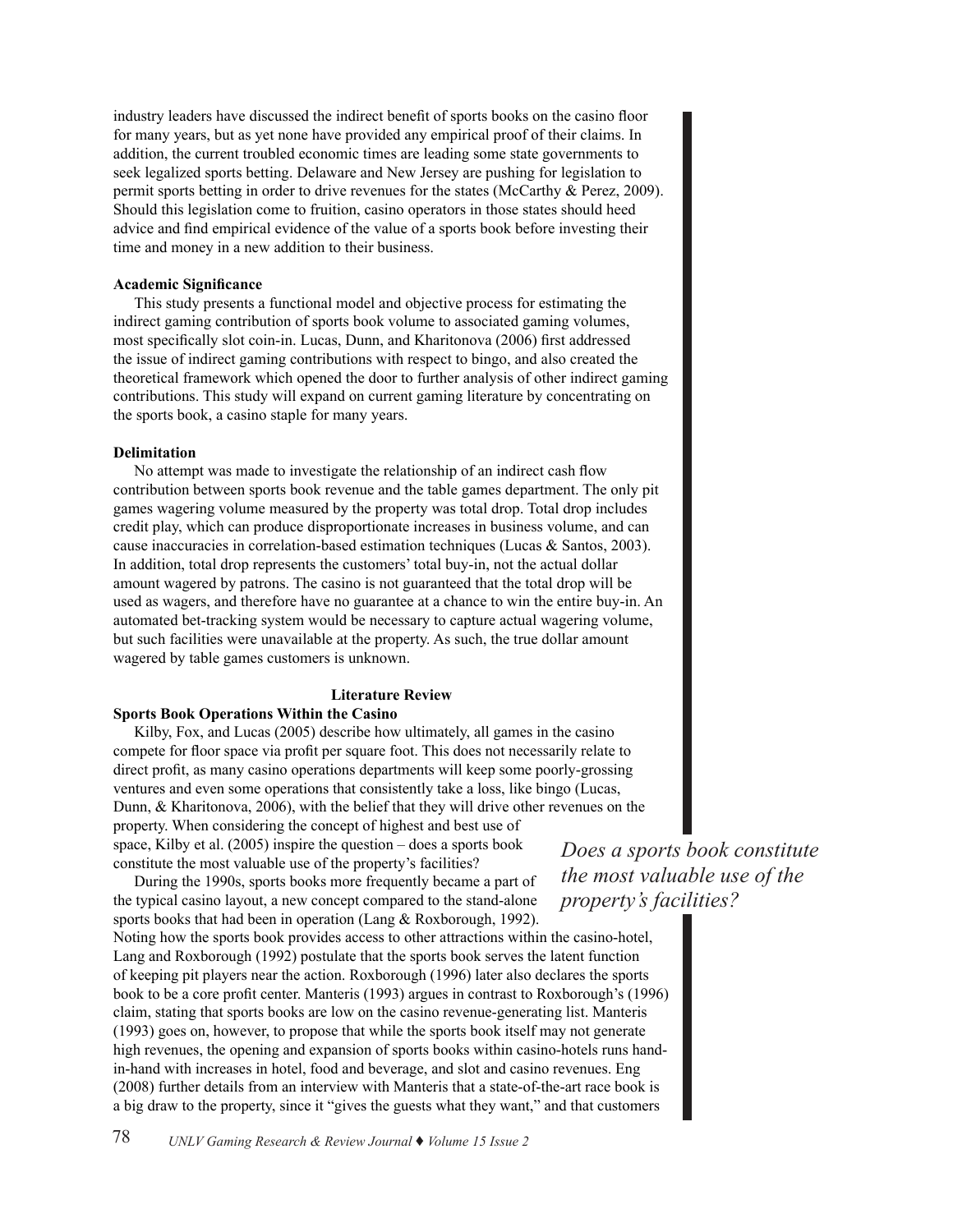*Estimating the Indirect Effect of Sports Books on Other In-House Gaming Volumes* who come to the property to use the race book will use the other facility services – most specifically, the "king of gambling profits": the slot machine. Eng (2008) additionally reports on an interview with the race and sports book director at Planet Hollywood, a Las Vegas Strip property, who indicates that it is no secret among casino managers that a casino establishment could generate higher revenues if the race and sports book floor space were used for slots, but that operators strive to offer a full-service model, and therefore keep the race and sports wagering facility.

Harrah's, whose properties in Las Vegas are primarily in the Strip market, has adapted their amenities to put the theory of the sports wagering facility driving wagering in other casino games into practice (Berosh, 2008). Concerned that their players were being forced to select between playing table games or placing wagers in the sports book and watching the games there, management created the Sports Pit. The Harrah's Sports Pit integrates the sports book with a sampling of casino games such as craps and blackjack. The new layout allows casino patrons to wager their money in two ways within close proximity.

Nover (2008) describes an integrated slot machine which provides a real-time dynamic betting environment. Las Vegas Gaming Inc.'s WagerVision allows the bettor is playing the video slot machine and may receive casino- generated prompts alerting them to a racing or sporting event whose start time is approaching. If the customer elects to place a wager on the event, they can select the details of their ticket from the interface on the slot machine, and the wager amount will be deducted from their cash balance. The customer then has the option to watch the event in real-time on the video screen while continuing their slot game (Nover, 2008).

#### **Slot Machines as Revenue Drivers**

Slot coin-in is preferred as the dependent variable in this study because slot performance has been reviewed to be central to the continued success of most casino operations (Lucas et al., 2006). The term "coin-in" originally referred to the actual, physical coins that gambling customers would drop into a slot machine in order to pull the handle. In our more modern age, very few machines still accept coins, but the terminology still stands to describe the amount of money wagered on the slot floor (Brewer & Cummings, 1995). The term "slot machine" is used by the casino industry to describe any video poker, reel slot, multi-game, or video keno machine (Lucas & Brewer, 2001). Brewer and Cummings (1995) found that slot revenues typically account for 50-80% of total casino revenue, a significant increase over their revenue contribution from years prior to 1995. The Nevada Gaming Control Board (2009) shows slot revenues reliably composing the vast majority of total gaming revenues of hotel casino properties outside the Las Vegas Strip and downtown markets, and still a very large portion of revenues in those two markets.

#### **Indirect Drivers of Slot Revenues**

Lucas and Brewer (2001) examined a theoretical model designed to explain the variation in daily slot handle at a locals market casino in Las Vegas, including, among other non-gaming independent variables, bingo headcount. Using a regression model, they determined that while each one-unit increase in bingo headcount produced a \$17 increase in daily slot coin-in, the positive effect of the bingo gaming amenity could not ultimately overcome the annual loss the department incurred. Lucas et al. (2006) expanded upon Lucas and Brewer's (2001) conclusions, using regression analysis to determine that bingo was not a positive significant contributor to slot coin-in, and yet it was used as a lossleader – that is, the bingo room had negative revenues and was using valuable floor space that could otherwise be used by more profitable gaming amenities. While there has been analysis on many different potential drivers of slot revenues, sports book performance has not been investigated. This study will add yet another important dimension to casino operations literature.

In addition to research specific to other gaming operations, there is some research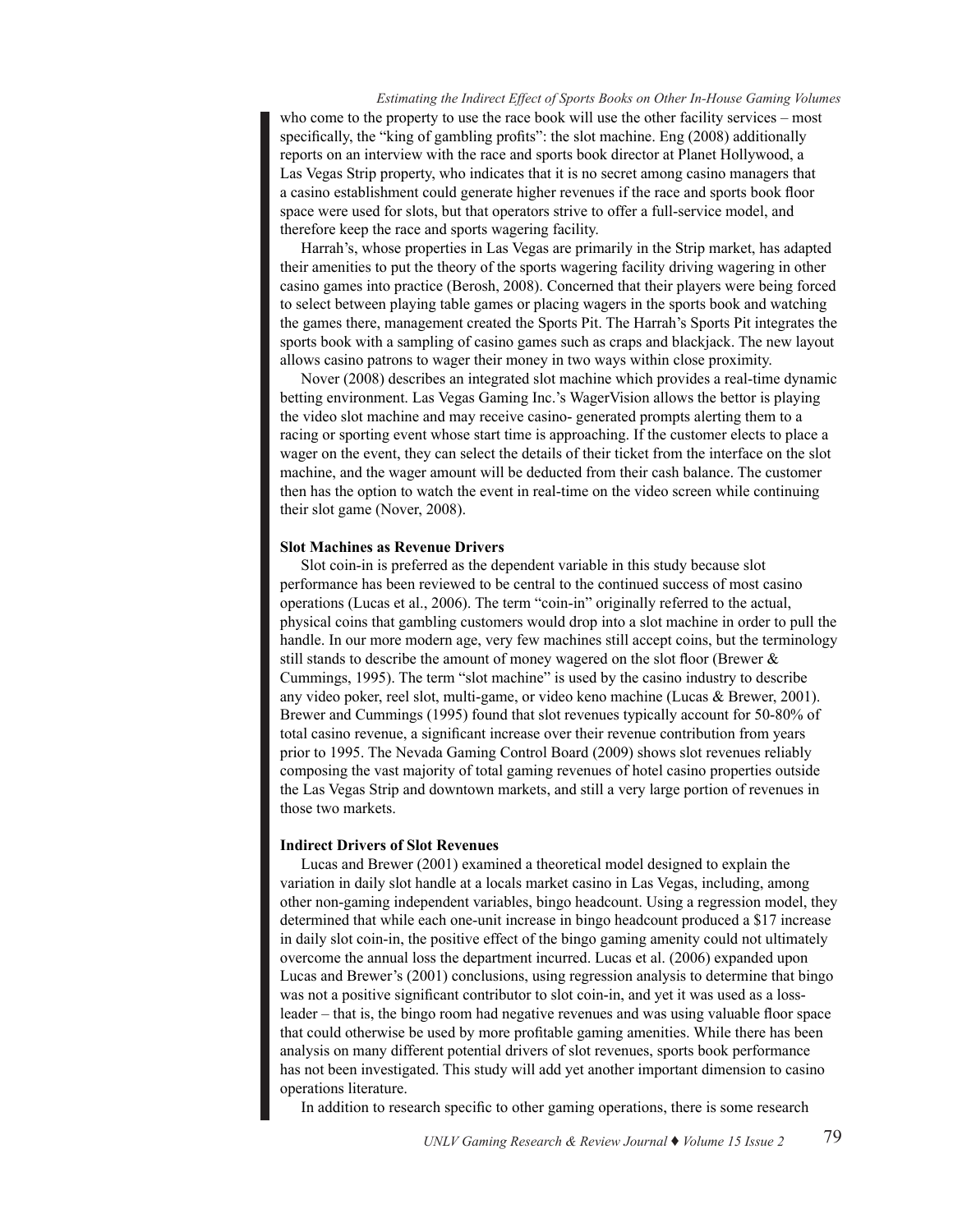estimating the indirect gaming contribution of other non-gaming casino amenities. Similar to the loss-leader role of bingo and the borderline profitability of poker rooms, non-gaming amenities like restaurants can serve as an attraction to gamblers to keep them on the property for longer periods of time. Lucas and Santos (2003) tested the assumption that considerable food department losses are justified by operations executives in that they believe the food offers drive incremental slot play. Lucas and Brewer (2001) had previously found that food covers did not significantly increase slot coin-in. Lucas and Santos (2003) found that casino-operated restaurant business volume had a significant effect on slot coin-in – though they noted cash and complimentary (comp) food covers had been included in their model and postulated that the inclusion could have inflated the correlation between restaurant and gaming volumes.

#### **General Theoretical Model**

The theoretical model depicted in Figure 1 is derived from the literature review of models proposed in an attempt to describe the variations in daily gaming volumes (Lucas, 2004; Lucas & Bowen, 2002; Lucas & Brewer, 2001; Lucas et al., 2006; Lucas & Santos, 2003). Lucas and Santos (2003) used a very similar theoretical model to investigate the effect of match-play promotions on the daily cash drop of blackjack games in a Las Vegas Strip casino property. Lucas and Brewer (2001) and Lucas and Bowen (2002) both successfully account for variations in slot volume; both models explain 87% of the variations in slot volume, with very similar models. Most research designed to explain variations in gaming volume uses time series analysis and includes seasonality variables like day of the week and holiday periods. Variables which are known to contribute to multicollinearity in accordance with day of the week, such as hotel occupancy and restaurant headcount, are not included in the model. Such variables are related to associated business volumes and may exhibit collinear behaviors (Lucas  $\&$ Kilby, 2002).



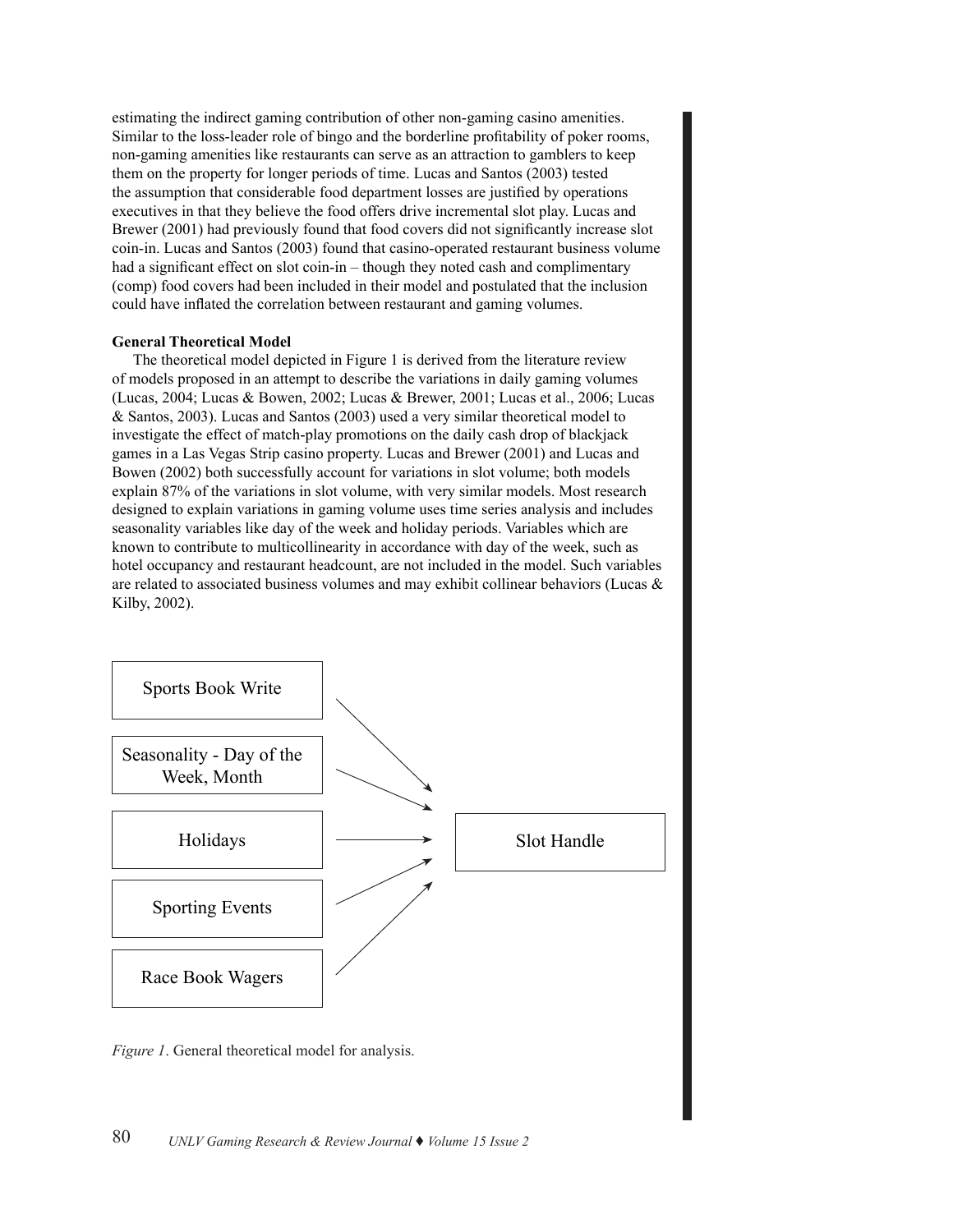#### **Hypothesis**

Based on analysis of the literature, the null hypothesis is described as the following:

$$
H_o: \beta_{\text{SportsBookDailyWagers}} = 0,
$$

Null Hypothesis: There is no relationship between the dollar value of aggregate daily wagers for the sports book and aggregate daily slot handle.

#### **Methods**

#### **Data Sources**

One Las Vegas repeater market hotel casino - a hotel casino which depends primarily on repeat clientele - provided the secondary data applied to the theoretical model described in Chapter 2. The hotel casino operates a sports book but relies on slot machines as the primary source of their revenues. All variables presented in the data set were subject to both internal and external audits. The data set includes daily results across a 250-day period, beginning on January 1, 2009, and ending on September 7, 2009.

The casino property described its sports book as a profitable operation – the Sports/ Race Book Department has a profit margin near 35%. The actual dollar amount of sports book profit, however, is minuscule when compared to that of slots; it totals approximately 2% of slot profit.

#### **Data Analysis**

The data were screened in R, an open source statistical software package, to ensure accuracy of data entry, missing values, normality of the distribution, and goodness-of-fit between distributions. Line graphs of aggregate daily sports book wagers were evaluated for occurrences of seasonality. The formal data analysis was also conducted using R, which allows for the user to address the serial correlation of error terms that is often present in time series data analysis. The hypothesis was initially tested via simultaneous multiple regression analysis at the 0.05 alpha level. Following hypothesis testing, the regression model was tested for assumptions via assessments of diagnostics and errorterm scatter plots. Because these diagnostic tests determined the standard regression model was unfit for the data, an ARIMA analysis was run on the data set, and further diagnostic tests were administered to ensure the new model was appropriate for the data set.

#### **Expression of Criterion Variable**

*Aggregate daily slot coin-in (ADSC)* represents the dependent variable in the model data set, identified as "Daily Slot Handle," and is defined as the dollar amount of wagers made on all coin- or voucher-operated gaming devices currently active on the casino floor. The casino property analyzed offered a number of different slot machine systems at the time of data capture, including video keno, video poker, video blackjack, reel slots, and progressive systems.

#### **Expression of Predictor Variables**

Aggregate daily wagers placed at the sports book is represented by the *Daily Sports Book Write* variable. Unlike in most casino games, the casino is not betting against the patron in sports bets. In sports betting, the house isn't interested in the actual odds of the game. Rather, they are interested in offering a betting line that attracts an equal dollar amount of wagers to each side of the match, also known as the proposition. The casino's profit comes from the commission, usually referred to as the "juice" or "vigorish," which is charged on each bet made. If the casino fails to properly set the betting line, and a larger amount of wagers is placed on the winning side, the house will take a loss. Because of this, the casino will move the line as game time approaches to induce wagering on the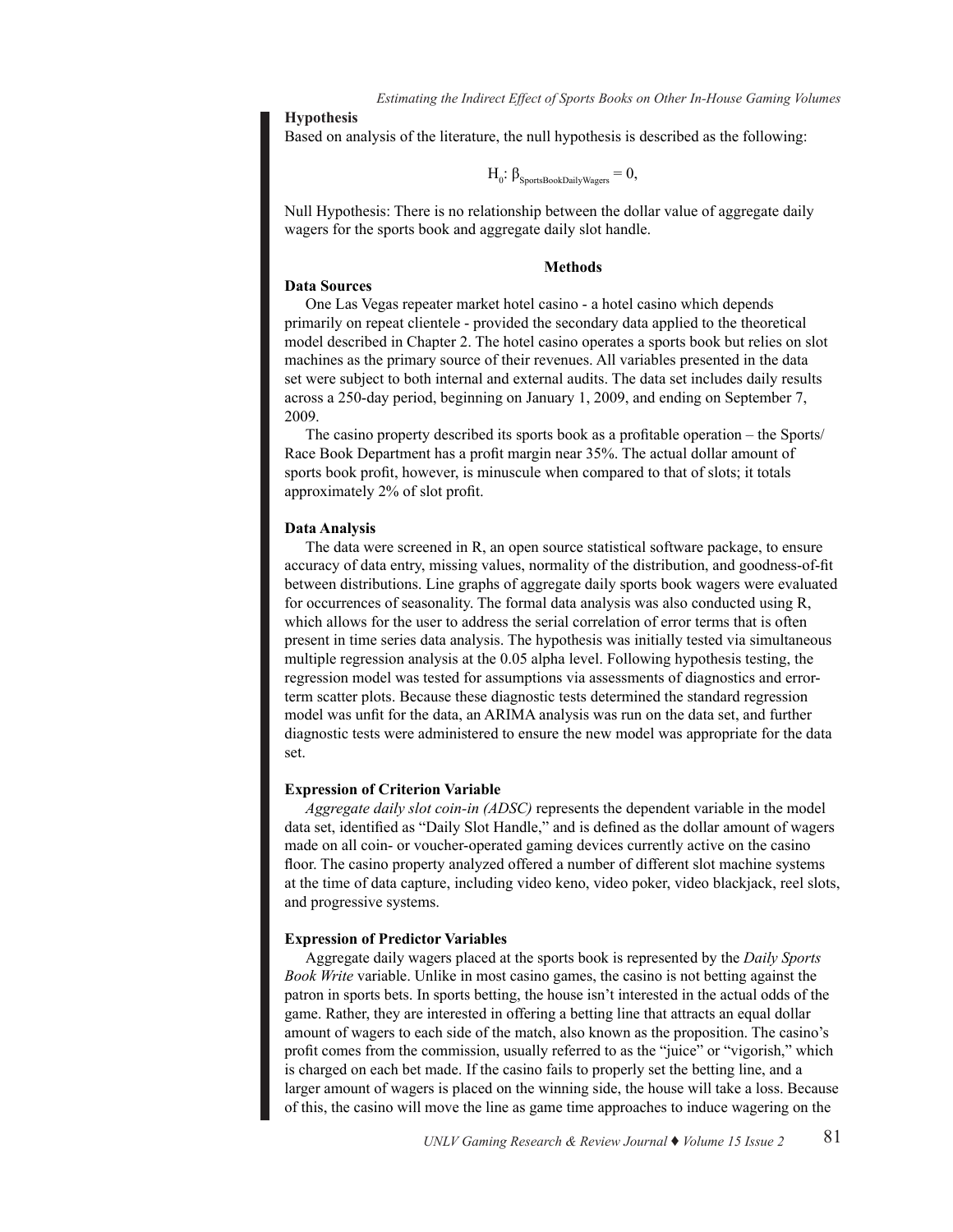under-bet side.

It is proper to use the incoming wagers as a measure of sports book betting activity rather than the aggregate of paid out win tickets for all cases, because win tickets paid out to patrons are dependent on game outcome and on the casino's payoff odds, which vary as the line moves. In addition, the book will take many variants on the standard win/loss line bet, including but certainly not limited to point spreads, parlays, teasers, and futures.

*Seasonality* and *holiday periods* are described by day and month binary variables. Seasonality is innately present in sports book wagering, because unlike most casino game wagers, which do not change as time passes, sports wagering options are different not only by month, but by day. Holidays are theoretically tied to an increase in patron leisure time and as such to an increase in gaming volume. In past studies, holiday variables such as these have been found to produce significant effects on gaming volume (Lucas et. al., 2006).

Binary variables are additionally used to represent *major sporting events* to explain variations in gaming volume that occur when major sporting events draw in a crowd that may temporarily inflate that day's or set of day's sports write, such as the Superbowl. Because a sporting event could conceivably elevate gaming volume levels beyond the scope of a single day, some major sporting events were depicted within the indicator variable over a period of days, rather than just the day on which the event took place. A compilation of the sporting event indicator variables included in this model can be found in Table 1.

*Aggregate race book win* represents the revenue earned by the casino on race book wagers. The type of bet, and therefore the house advantage, in a race wager is very different from a sports wager. A race wager is a pari-mutuel wager, wherein all wagered money goes into a pool, and the proportion of money in the pool that is wagered on each entrant in the race determine its odds. All winning tickets are paid out from the parimutuel pool, after a cut is taken by the house. In essence, a race bettor is wagering against other race bettors. In a sports bet, the bettor is wagering against the house, and pays for their wager plus a vigorish, which is essentially a payment to the house for the privilege of placing the bet. A winning sports wager is paid by the house according to the odds at the time the wager was placed, unlike a race wager, which pays based on the odds at the time the race begins. Because the race bettor is not betting against the house, and there is no luck involved for the house's take from the race book, race book revenue is an accurate measure of house profit and is used in the model herein.

#### Table 1

*Major Sporting Events Included in the Model as Indicator Variables*

| Event                                             | Date(s)                                        |
|---------------------------------------------------|------------------------------------------------|
| Super Bowl – National Football League             | February 1, 2009                               |
| National Basketball Association All Star Game     | February 15, 2009                              |
| March Madness – NCAA Championships,<br>Basketball | March 26 – March 29, April 4,<br>April 6, 2009 |
| The Masters Golf Tournament                       | April 6 – April 12, 2009                       |
| Kentucky Derby – Horse Racing                     | May 2, 2009                                    |
| Preakness Stakes – Horse Racing                   | May 16, 2009                                   |
| Indianapolis 500 – Motor Sport                    | May 24, 2009                                   |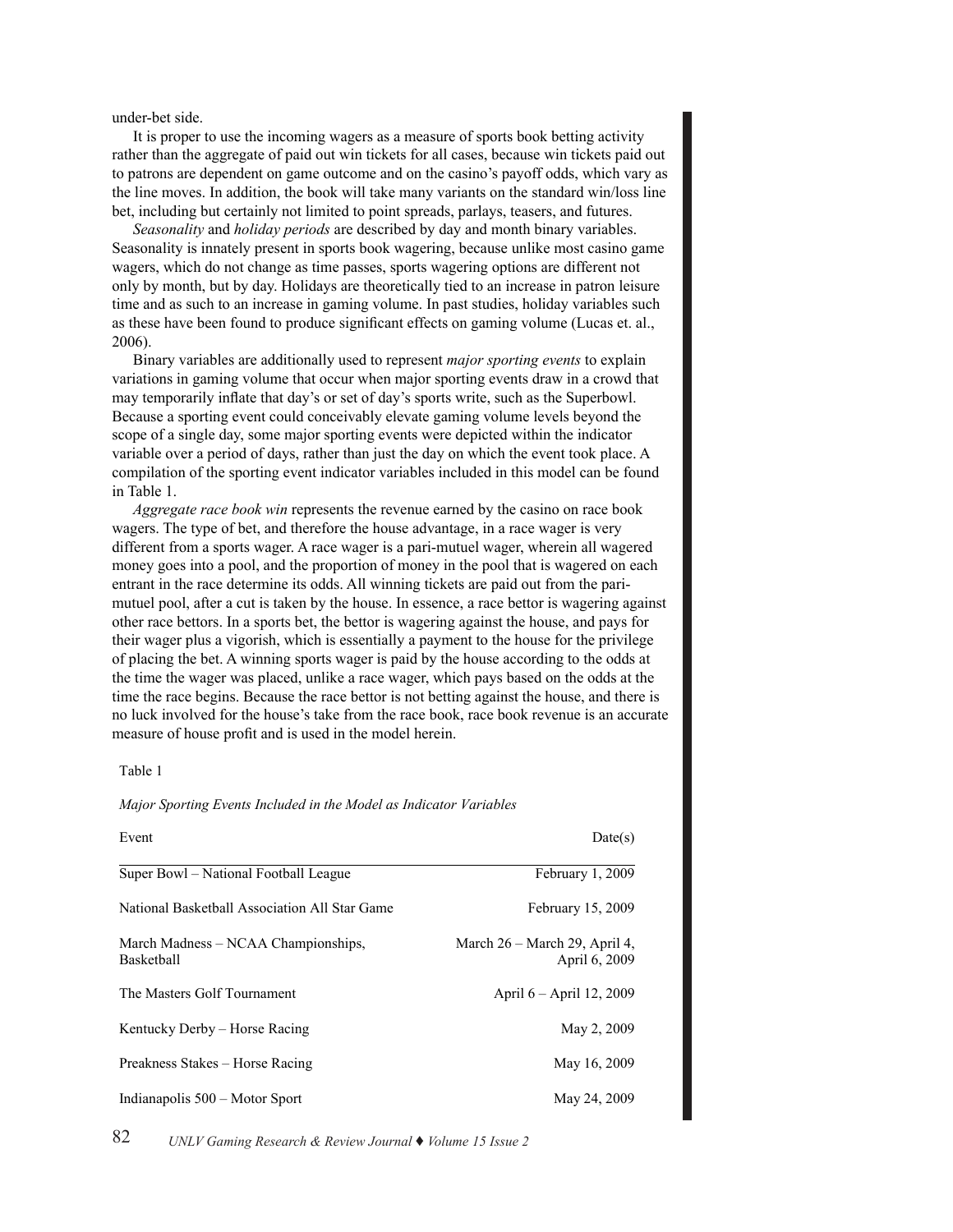*Estimating the Indirect Effect of Sports Books on Other In-House Gaming Volumes*

|                                                    | June 14, 2009             |
|----------------------------------------------------|---------------------------|
| Belmont Stakes – Horse Racing                      | June 6, 2009              |
| US Open – Professional Golfers Association<br>Tour | June $15 -$ June 21, 2009 |
| Wimbledon Championships – Tennis                   | July $4 -$ July 5, 2009   |
| Major League Baseball All Star Game                | July 14, 2009             |

National Basketball Association Championships June 4, June 7, June 9, June 11,

#### **Results**

Preliminary diagnostic tests were run on the data set before performing initial analyses to screen for outliers and nonlinear conditions. One extreme outlier was identified, which happened to be the day of the Super Bowl. A histogram of the dependent variable, slot coin-in, was reviewed with regard to the normality of distribution, and was found to be slightly skewed in a positive direction. Reviews of a live graph plotting slot coin-in against time indicated a small but constant downward trend. Table 2 below comprises a summary of the descriptive statistics for daily slot handle, the dependent variable, and daily sports book write, the independent variable.

#### $\mathbf{Table 2}$ Table 2

#### *Descriptive Statistics for Major Dependent and Independent Variables*

| Variable                          | Minimum   | Maximum   | Mean      | Median    | Standard<br>Deviation |
|-----------------------------------|-----------|-----------|-----------|-----------|-----------------------|
| Daily Slot<br>Handle              | 2.944.266 | 9,093,829 | 4,989,531 | 4,629,077 | 1,324,044             |
| Daily Sports<br><b>Book Write</b> | 1.221     | 707,252   | 60,867    | 50,474    | 54,284                |

The initial regression model produced a multiple  $\mathbb{R}^2$  value of 0.896 and an adjusted  $\mathbb{R}^2$ value of 0.889, both substantially high, and a significant F statistic (F=117.8, df=17,232, p-value < 0.00001). A screening of the autocorrelation function (ACF) and the partial autocorrelation function (PACF), however, revealed serial correlation in the model. Because the value of Daily Slot Handle observed at any given time  $t_i$  may depend on values observed at other points in time, time series data tends to violate independence assumptions of a linear regression model. As a result, an Autoregressive Integrated Moving Average (ARIMA) analysis was run on the model.

#### **ARIMA Time Series Analysis**

The ARIMA model is used to uncover lags and shifts in the data that occur over time, and uses patterns like moving averages and seasonality to generate a prediction model. The ARIMA model accounts for temporal dependence found in seasonal and systematic trends in several ways, as described by Grimmer's research in R (as cited and series Analysis) and the Series Analysis of the Series Analysis of the Series Analysis of the Series Analysis of the Series Analysis in Imai, King, & Lau, 2007). Within the R statistical program, a time series data set is In thiat, King,  $\alpha$  Eau, 2007). Whill the K statistical program, a time series data set is differenced to render it stationary, then the time dependence of the stationary process is modeled, including autoregressive and moving average terms, as well as any other time-dependent covariates. When utilizing an ARIMA model, a trend variable is not used because the "integrated" ARIMA already accounts for trend found in time series during its formulations. The ARIMA model notation takes the form of ARIMA (*p,d,q*), in which  $p$  represents the order of the autoregressive  $(AR)$  part,  $d$  represents the order of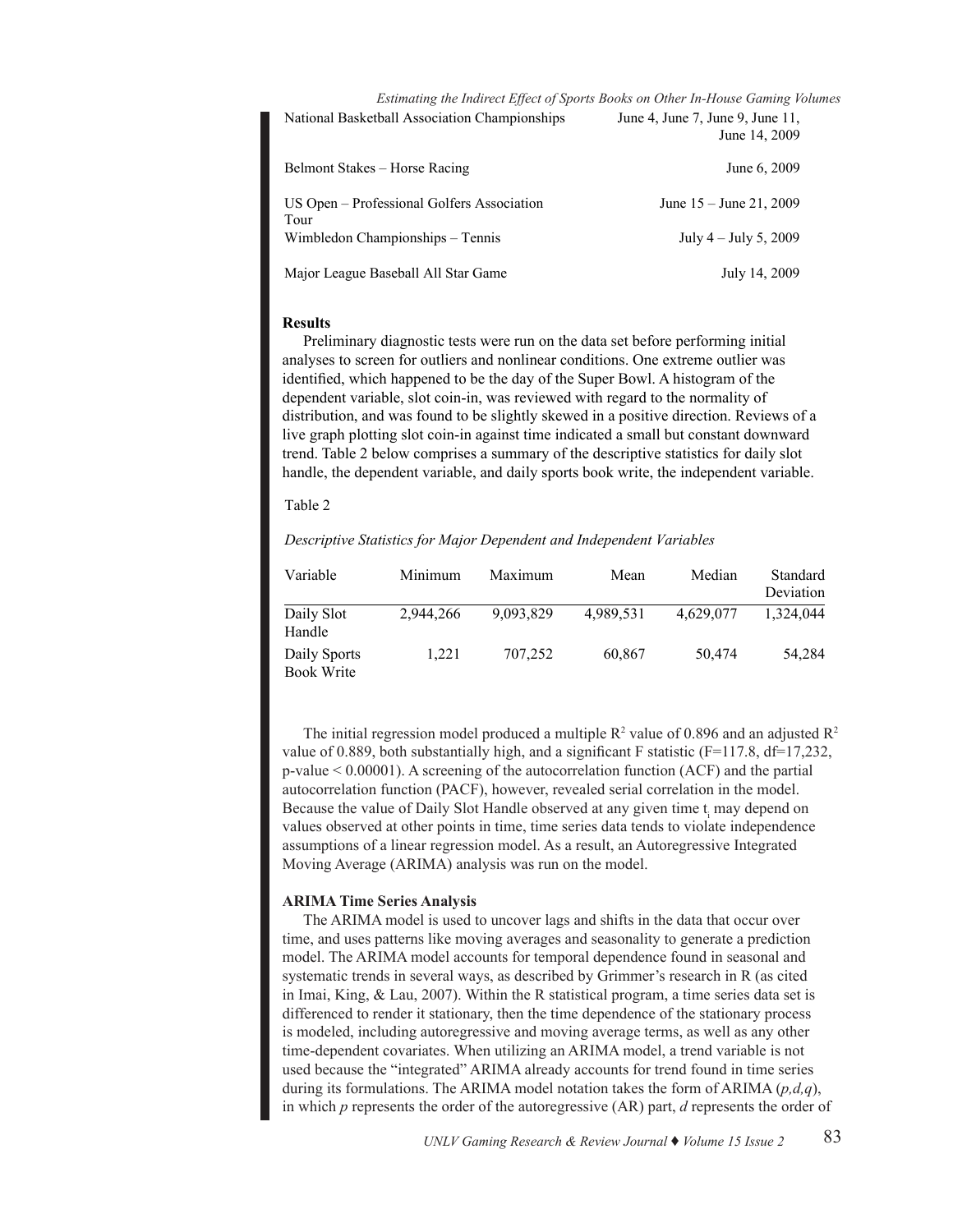the integrated differencing  $(I)$ , and  $q$  represents the order of the moving average  $(MA)$ process. When the trend variable is incorporated in the model, *d* will equal zero.

An examination of the regression model's ACF and PACF plots indicated no autoregressive component, and the presence of a moving  $Race$ average component of 2, due to significant spikes at early lag periods. An ARIMA(0,1,2) model was fitted on the data set, and included all  $\frac{1}{1}$ independent variables that had been found significant in multiple regression. ARIMA  $(0,0,1)$  and ARIMA  $(0,0,2)$  models were also fitted, but an analysis of the Akaike Information Criterion (AIC) indicated the ARIMA (0,1,2) model was best. AIC is a measure of the information lost when a model is used to simulate reality, and lower values are considered more ideal. Several models using an AR component of 1 were considered due to the serial correlation seen in the ACF and  $R_{\text{L}}$ PACF plots of the regression analysis, but were deemed to be a poorer fit than the  $(0,1,2)$ model. The first ARIMA (0,1,2) model (*Table 3*) run found that Daily Sports Write was not significant in the model (*p*=0.293). Race Book Win was deemed a non-contributor to the model early in analysis and was removed from consideration, and thus does not appear in Table 3. appear in Table 3.

#### Table 3

*Summary of ARIMA Time Series Analysis for Variables Predicting Daily Slot Handle*

| Variable                           | $\beta$ Estimate | <b>B</b> Standard Error | P-value                         |
|------------------------------------|------------------|-------------------------|---------------------------------|
| MA(1)                              | $-0.6997$        | 0.0592                  | $\approx 2 \times 10^{-16}$ *** |
| MA(2)                              | $-0.2399$        | 0.0584                  | $3.95 \times 10^{-5}$ ***       |
| Daily Sports Write                 | 0.5883           | 0.5592                  | 0.2927                          |
| February                           | 281,639.9        | 139,613.3               | ∗<br>0.0436                     |
| April                              | 116,971.0        | 143,283.3               | 0.4143                          |
| May                                | 234,942.9        | 145,310.0               | 0.1059                          |
| August                             | $-322,927.9$     | 155,854.6               | $0.0382$ *                      |
| Wednesday                          | 640,385.1        | 83,971.2                | $2.41 \times 10^{-14}$ ***      |
| Thursday                           | 495,051.9        | 91,981.0                | $7.36x10^{-8}$ ***              |
| Friday                             | 2,926,593.7      | 91,919.1                | $< 2x10^{-16}$ ***              |
| Saturday                           | 2,565,578.2      | 93,707.8                | $\rm \leq 2x10^{-16}$ ***       |
| Sunday                             | 777,911.3        | 88,407.4                | $< 2x10^{-16}$ ***              |
| New Years Weekend                  | 1,222,242.4      | 278,403.1               | $1.13x10^{-5}$ ***              |
| Martin Luther King, Jr.            | 743,465.1        | 290,725.4               | $0.0105$ *                      |
| Weekend<br>President's Day Weekend | 1,599,555.5      | 292,866.5               | $4.72 \times 10^{-8}$ ***       |
| Memorial Day Weekend               | 935,408.3        | 276,636.9               | $0.0007$ ***                    |
| Labor Day Weekend                  | 872,329.3        | 322,928.1               | $0.0069$ **                     |
| Indianapolis 500                   | 1,070,388.2      | 433,307.4               | $0.0135$ *                      |

Note. \*\*\* < 0.001, \*\* < 0.01, \* < 0.05. Maximum Likelihood Error (MLE) of the innovations variance is estimated at  $1.799 \times 10^{11}$ . Maximized log-likelihood = -3,580.8.  $AIC = 7,199.59.$ 

*Race Book Win was deemed a non-contributor to the model early in analysis.*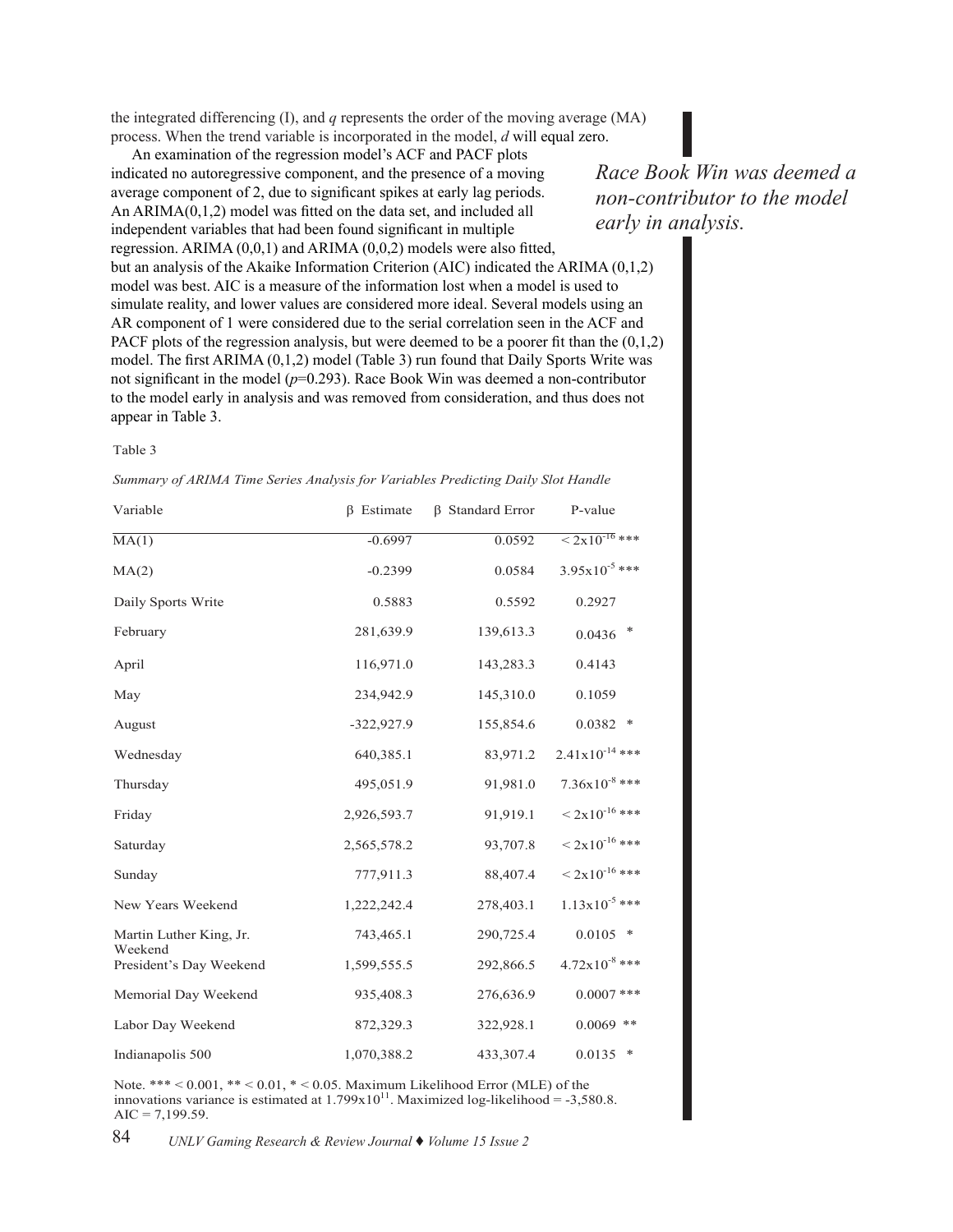*Estimating the Indirect Effect of Sports Books on Other In-House Gaming Volumes* A second model (Table 4) was run and analyzed to ensure goodness of fit without the primary investigative independent variable. All coefficients in the final model are significant at the 0.05 alpha level, with the exception of August, which is still well within a 0.10 cut off and was therefore kept in this exploratory model. Removing the August term from the model caused the AIC to increase dramatically. MA(1) and MA(2) represent the first- and second-period moving average terms that were included in the model to remove serial correlation in the error process. Without these two terms, coefficients would include bias due to dependent error terms.

#### Table 4

*Summary of ARIMA Time Series for Variables Predicting Daily Slot Handle with Daily* 

*Sports Write Dropped*

| Variable                           | <b>B</b> Estimate | <b>B</b> Standard Error | P-value                  |
|------------------------------------|-------------------|-------------------------|--------------------------|
| MA(1)                              | $-0.6831$         | 0.0573                  | $< 2x10^{-16}$ ***       |
| MA(2)                              | $-0.2434$         | 0.0563                  | $1.53 \times 10^{-5***}$ |
| February                           | 283,037.6         | 143,662.7               | $0.0488*$                |
| August                             | $-307,558.1$      | 162,524.2               | 0.0584                   |
| Wednesday                          | 649,057.9         | 83,944.9                | $1.05x10^{-14***}$       |
| Thursday                           | 509,161.1         | 91,937.9                | $3.05x10^{-8***}$        |
| Friday                             | 2,941,311.0       | 91,987.0                | $< 2x10^{-16***}$        |
| Saturday                           | 2,592,085.0       | 91,937.5                | $< 2x10^{-16***}$        |
| Sunday                             | 812,464.8         | 84,136.8                | $< 2x10^{-16***}$        |
| New Years Weekend                  | 1,265,580.0       | 279,747.2               | $6.07x10^{-6***}$        |
| Martin Luther King, Jr.<br>Weekend | 760,431.9         | 292,317.0               | $0.0093**$               |
| President's Day Weekend            | 1,576,059.0       | 294,272.5               | $8.52x10^{-8***}$        |
| Memorial Day Weekend               | 1,026,654.0       | 273,979.6               | $0.0002***$              |
| Labor Day Weekend                  | 905,906.7         | 328,930.3               | $0.0059**$               |
| Indianapolis 500                   | 1,047,416.0       | 431,715.6               | $0.0153*$                |

Note. \*\*\* < 0.001, \*\* < 0.01, \* < 0.05. Maximum Likelihood Error (MLE) of the innovations variance is estimated at  $1.82 \times 10^{11}$ . Maximized log-likelihood = -3,582.53. AIC  $= 7,197.06.$ 

#### **Model Diagnostics**

An examinations of the normal Q-Q plot failed to indicate a departure from normality. Residual histograms were reviewed, and no problematic outliers were identified. Autocorrelation function (ACF) and partial autocorrelation function (PACF) residual plots for the final ARIMA model indicated elimination of peaks seen during the regression analysis. While both the ACF an PACF plot showed statistically significant peaks still remained in the model at lags 7, 10, and 14, the peaks fell just outside the cutoff, and were deemed not to take significant value away from the model once considered with the Ljung-Box statistics described below. It is still important to note that there could be issues with correlation between days of the week in the data set.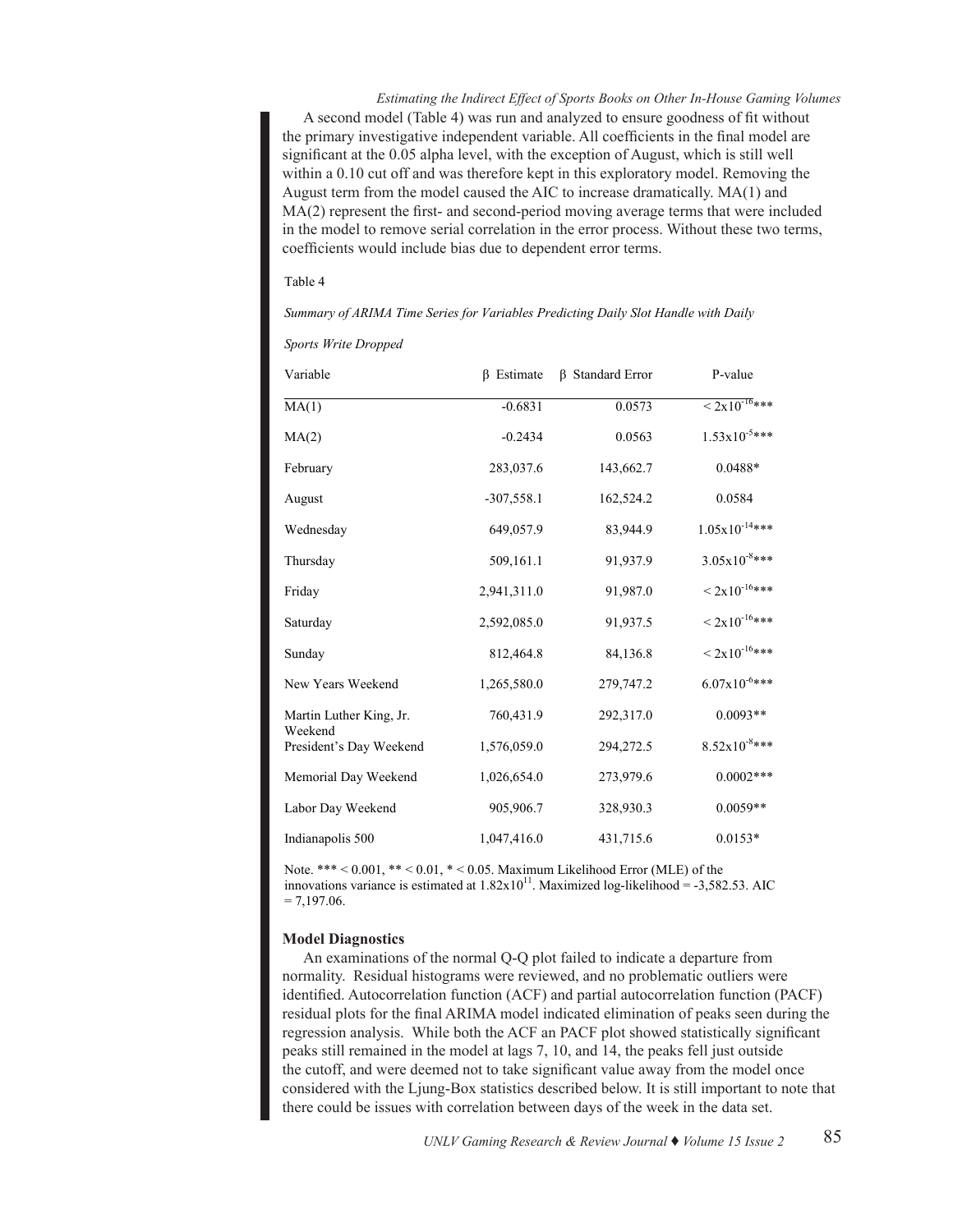Ljung-Box statistics were also examined for the first ten lag values, as seen listed in Table 5. The Ljung-Box statistical test checks the null hypothesis that the residuals of the ARIMA model are independently distributed. In order for the model to be classified as "correctly specified," the residuals must not only be normally distributed but also independently distributed. If the residuals are autocorrelated, then the time series analysis can be used to improve the model. Table 5 shows significance levels above the 0.05 alpha level for the first six lags. The significance levels of lags 7, 8, and 9 are well above the 0.01 alpha level cut off. That is, for the first nine tested lag periods, the null hypothesis is not rejected at a 0.01 alpha level – the residuals are independently distributed. When reviewing Table 5 in conjunction with Figures 2 and 3, the small lag spikes seen on the ACF and PACF for the seven-period lag are far less of a concern.

Table 5

#### *Ljung-Box Statistics ARIMA (0,1,2) Model*

| Lag Period     | Ljung Box Test Statistic<br>Value | Degrees of Freedom | P-Value |
|----------------|-----------------------------------|--------------------|---------|
| $\mathbf{1}$   | 0.1389                            | 1                  | 0.7093  |
| $\overline{2}$ | 1.8198                            | $\overline{2}$     | 0.4026  |
| $\overline{3}$ | 4.0799                            | 3                  | 0.2530  |
| $\overline{4}$ | 6.7891                            | 4                  | 0.1475  |
| 5              | 7.9323                            | 5                  | 0.1600  |
| 6              | 7.9912                            | 6                  | 0.2387  |
| 7              | 15.3091                           | 7                  | 0.0322  |
| 8              | 16.7894                           | 8                  | 0.0324  |
| 9              | 17.3768                           | 9                  | 0.0431  |
| 10             | 26.0667                           | 10                 | 0.0037  |

### **Discussion Discussion**

With regard to the primary independent variable, Daily Sports Write, the ARIMA analysis failed to reject the null hypothesis. There was no support of the alternative hypothesis, that daily sports write had a significant impact on daily slot coin-in. In  $\frac{1}{10}$  addition, it is important to note that race book win not only did not have a significant impact on daily slot coin-in, it was deemed a non-contributor to the  $T<sub>1</sub>$  and  $T<sub>2</sub>$ model early in analysis and was removed from consideration. This finding comes in contradiction of the theories held by several casino  $\theta$ operations managers (Eng, 2008; Lang & Roxborough, 1992; Manteris, 1991; Manteris, 1993).  $Sports$  w

## **Managerial Implications in comparison of the theories held by several casino operations managers (Eng, 2008;**

The research conducted herein does not support the theory proposed by industry professionals that the floor is a full-service model, when considering the incorporation of either a sports or race book. The results of this research did not produce any evidence of a positive, significant, indirect contribution from sports nor race books to slot coin-in. At a very minimum, casino operators should give a second thought to sports and race book operations.

*There was no support of the alternative hypothesis, that daily sports write had a significant impact on daily slot coin-in.*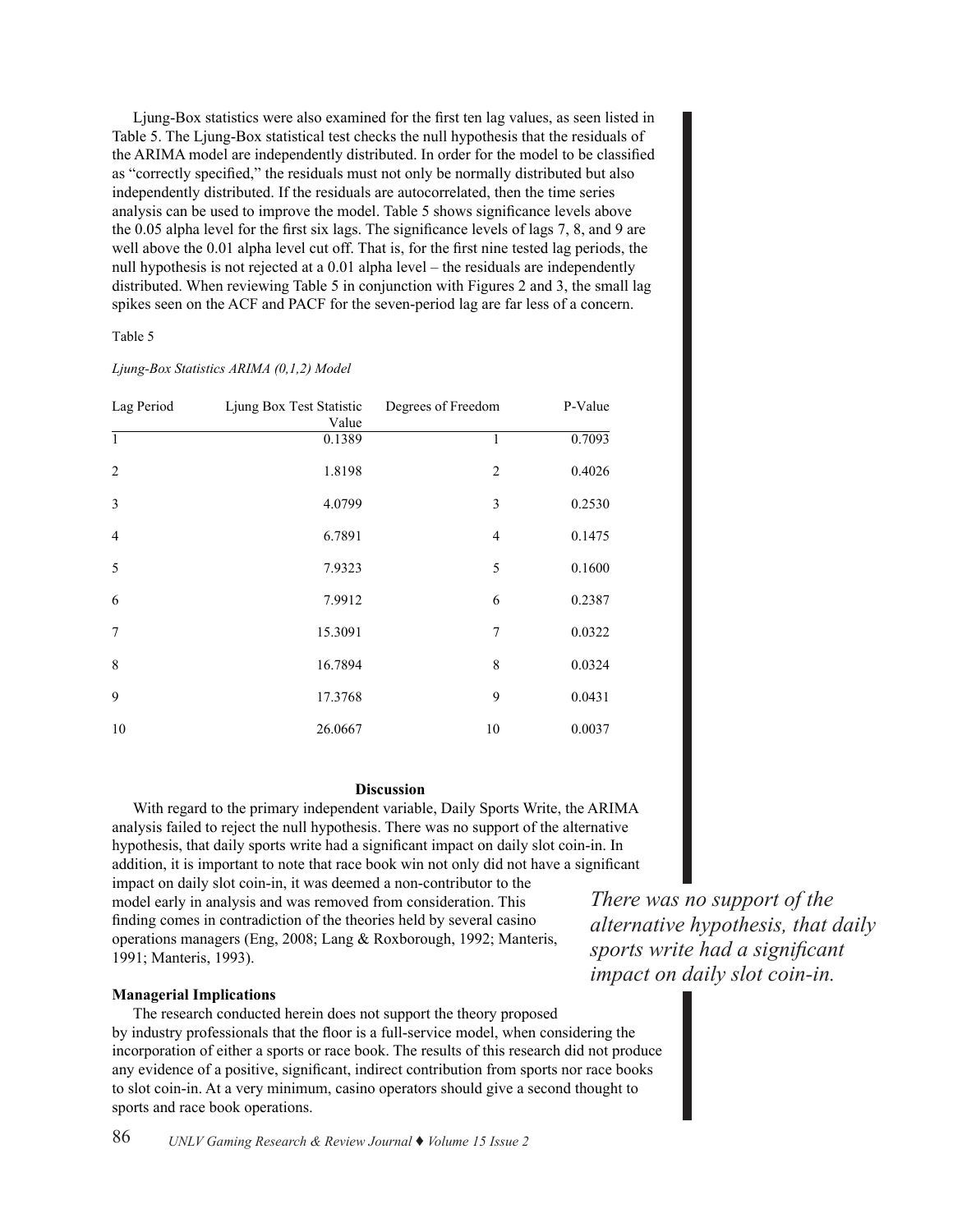*Estimating the Indirect Effect of Sports Books on Other In-House Gaming Volumes* While the sports book does turn a profit, the actual dollar amount of this profit is minimal, as can be seen in Table 2. The maximum value of sports book write, \$707,252, is large compared to the mean write, and occurs the day of the Super Bowl, a major event for American sports. This maximum value, however, is not even one third the amount of the minimum value of daily slot handle, \$2,944,266. Casino managers would certainly

*The race book is being incorrectly used as a loss leader.*

want to consider both the lack of evidence of an indirect relationship between sports book write and slot coin-in, as well as the absolute profit differences, when determining the allocation of valuable floor space for a sports book. In addition, because the race book was found to have no significant impact on slot coin-in, it is crucial that casino

operators consider the dollar value of race book win that is coming in from that channel and the operational costs associated with the book – they may find that the race book is being incorrectly used as a loss leader.

As Lucas, Dunn, and Kharitonova (2006) describe, casino management ought to consider both the direct and indirect revenue contributions of gaming and facility amenities, and must ultimately decide what combination of each operational element maximizes the property's profit per square foot. The results demonstrated here fail to provide any empirical evidence that the sports book serves as a driver of slot revenues on the property. Ultimately, the decision must be made based on empirical proof and dedication to optimizing profit per square foot, rather than blindly following the declarations of unsupported theory. Lucas et al. (2006) further suggest that not all patrons offer the same profit potential - the sports book may serve the needs of many patrons, but their individual value to the casino may vary greatly. A sports book that covers prime casino floor space may not be the ideal choice for optimizing cash flows.

Because a slot machine requires very low operational cost, and because of the low variance generated by the large aggregate number of spins per hour, even an infrequently played machine may generate higher cash flows for the property than the sports book might. It is typical of a Las Vegas casino to experience attendance and volume peaks during holidays and weekends and troughs during midweek periods. Due to the timing of sporting events, sports books can generate patronage during slower periods. The property may be able to increase their profit per square foot by using some sports book floor space for extra slot capacity during peak slot volume periods that coincide with lulls in sports book volume periods. Unfortunately, it is difficult to quickly convert the space from sports book floor to slot floor and back again on a frequent basis. With the advent of innovative concepts like server-based gaming, management should consider incorporating slot terminals into their sports book operation. A bettor could make sports wagers from their slot terminal while playing the reels, without ever needing to leave their seat.

Following the same line of questioning that Lucas et al. (2006) put forth in their bingo analysis, managers must ask themselves a series of questions when determining the value and size of a sports book on their property. What would the impact be on slot revenue if a casino severely downsized or even removed the sports book from their property? Would patrons whose primary reason for coming to the property still patronize the establishment? Would the casino lose slot revenues due to the loss of the niche clientele? If so, how much revenue would be lost? What gains may occur if the space is used for an expansion of the slot floor? All these questions are certainly dependent on local competition. Several studies have been conducted on various United States casino markets, and have found that ease of access of location is a primary reason for a customer's choice to patronize a casino establishment (Pfaffenburg & Costello, 2001; Richard & Adrian, 1996; Shoemaker & Zemke, 2005; Turco & Riley, 1996). In a highly saturated market like Las Vegas, both on the Strip and in locals casinos, in which nearly all casinos have a sports book amenity, one might expect a decrease in patronage following the closing of an on-property sports book. Players who wager at both slot machines and at the sports book may still continue to patronize the casino, as the property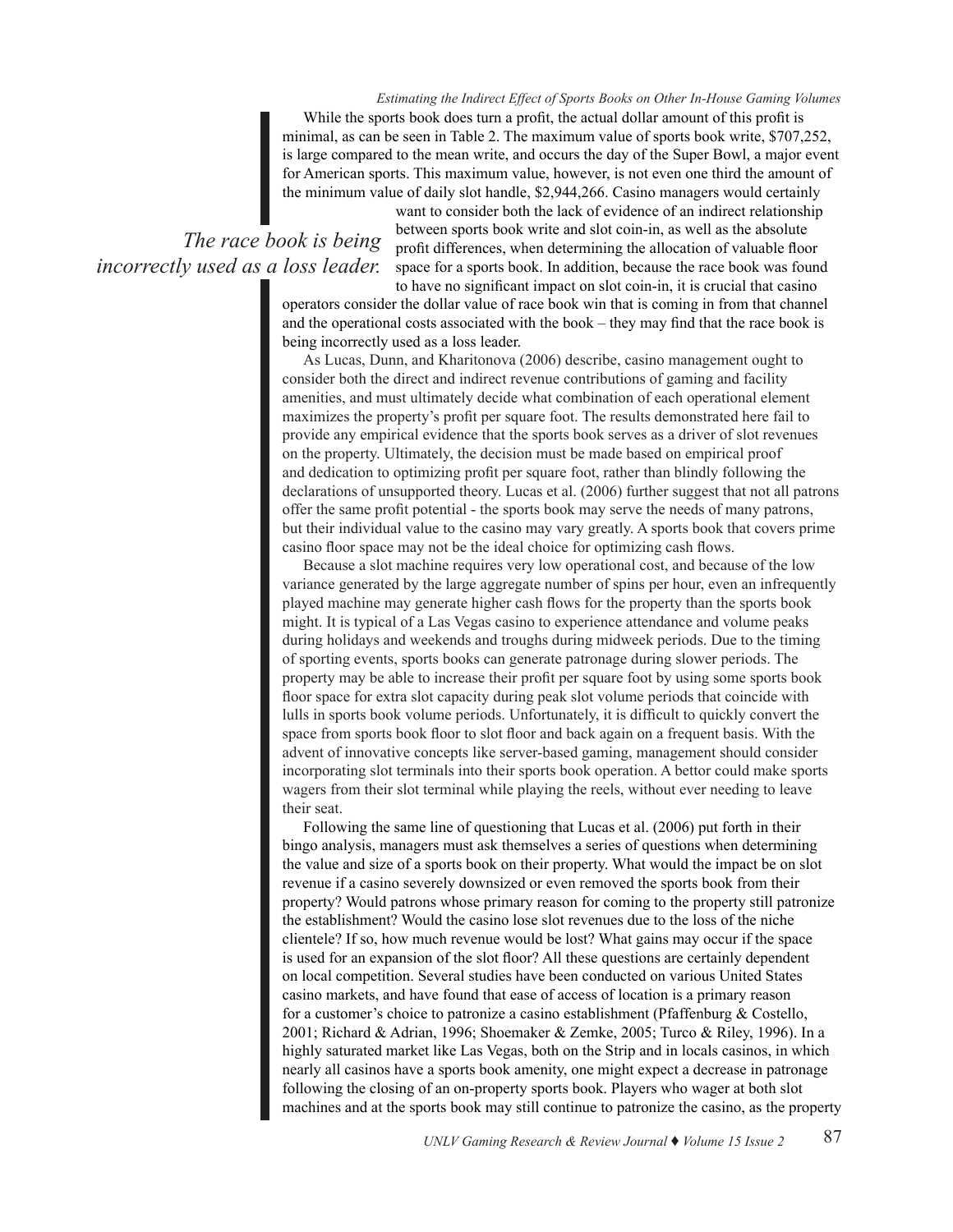is still at least partially meeting their needs.

It is especially crucial that managers take heed of the results of this study, as literature shows they are currently adhering to conjecture without evidence – Eng (2008) writes of several race and sports directors from Las Vegas repeater market casinos, who state that sports books must offer state-of-the-art technology and customer service, for fear of losing their patrons. It may not be necessary to continue infusing cash into the sports book, but rather to consider a redistribution of space, to permit for more of an allocation for slot machines. As in any situation, casino management will have to weigh all options on a case-by-case basis, and cannot use the research provided here as an etched-in-stone truth.

#### **Profit per Square Foot**

Casino management teams who put an emphasis on profit per square foot may consider the research presented here to provide valuable insight as to their distribution of floor space among the various gaming amenities. The results demonstrated here fail to provide any empirical evidence that the sports book serves as a driver of slot revenues on the property. While further study is certainly recommended, such as longer-term time series analysis, casino management may want to begin considering a reallocation of the space currently used for the sports book. It seems likely that even a slot machine and sports book combination configuration would be preferable to the current sports-bookonly set up, when considering the bottom line. Ultimately, the decision must be made based on empirical proof and dedication to optimizing profit per square foot, rather than blindly following the declarations of unsupported theory.

#### **Limitations**

The first and most evident limitation of the study is that the data come from a single Las Vegas repeater market property. Because of this, the results will not necessarily be generalizible to casinos in other cities, Las Vegas Strip casinos, nor to other Las Vegas repeater market casinos. The information derived from the study, however, will help the host property in casino marketing decision-making processes and provide a model and process for others to follow.

In addition, the data set used does not include any information on promotional events that occurred at the host property. There are major sporting event dates missing from the data set (i.e. Major League Baseball), because these events did not occur within the data time period.

The nature of timing of wagers at at sports book wagers provides an additional limitation. Bets are made not just moments before the game is played, but can be completed earlier in the day, week, or at any length of time before the event actually occurs, based on the house's willingness to accept the wager. The wager is counted as sports book write on the day it was placed, and was not incorporated in the indicator variables used for the major sporting events. In addition, the effects of the ever-growing population of online sports bettors is not acknowledged.

The research conducted here only delves into the seasonality variation that transpires by day and by month. Within the sports book, however, there are natural fluctuations that occur within a single day period due to the timing of sporting events. It is also possible that the effect of sports books on slot volume may be deflated due to large durations of time in which the sports book is extremely slow because there is no live feed of games.

Finally, the study cannot transcend fluctuations in the economy. The current poor economic situation may be influencing who sits in the sports book, how much disposable income they have, and how much of that disposable income they are willing to spend on the host property. Because of this, we may not be able to accurately compare these results with any past or future research.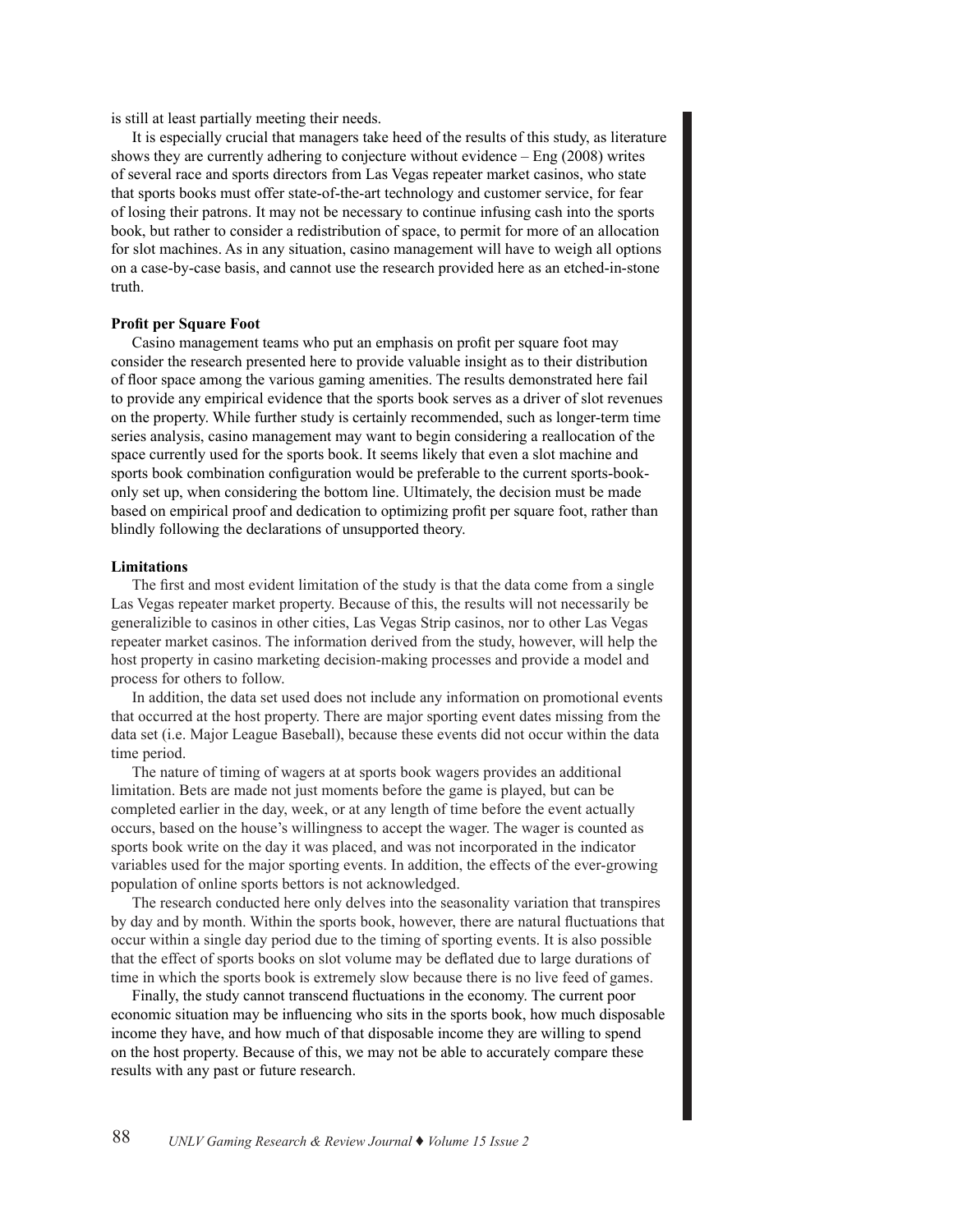## *Estimating the Indirect Effect of Sports Books on Other In-House Gaming Volumes*

## **Recommendations for Future Research**

Replication of this research at a different property would provide a stronger foundation for the claims made here, and would become a balancing asset for industry decision-makers. It would certainly also be useful for a property to research ways to generate greater revenues from a sports book. Conversely, the casino would also want to analyze the expenses incurred for general sports book operations. An in-depth look at the net financial success of individual sports book promotions might help the casino create an interesting cost-benefit analysis.

Expanding the scope of their exploration by collecting data at an hourly grain, rather than the daily grain at which this data was collected, would also be beneficial. Overaggregation of periodic results may be avoided with more sectionalized compilation of data.

It would also be beneficial to set up observation studies, in which researchers would discreetly follow patrons as they wagered in the sports book and record their actions after they left the amenity, in order to see how they spent the remainder of their time on the property. Qualitative studies like in-depth interviews, observation studies, or focus groups may also be beneficial, and would contribute greatly to the validity of the research claims.

#### **References**

Berosh, C. (2008, November 1). Getting a handle on 21st century technology at the sports book. *Casino Journal*, 62-64.

Brewer, K.P., & Cummings, L.E. (1995). Gaming language: Getting a handle on slots. *Cornell Hotel and Restaurant Administration Quarterly, 36*(2), 74-78.

Eng, R. (2008, January 25). Vegas race books buck trend: Millions of dollars in upgrades prompt increase in pari-mutual wagering. *Las Vegas Review Journal*. Retrieved from http://www.lvrj.com/sports/14309912.html

Grimmer, J. (2007). ARIMA: ARIMA Models for Time Series Data. In Imai, K., King, G., & Lau, O., *Zelig: Everyone's Statistical Software*. Retrieved from http://GKing. harvard.edu/zelig

Imai, K., King, G., & Lau, O. (2007). *Zelig: Everyone's Statistical Software*. Retrieved from http://GKing.harvard.edu/zelig

Kilby, J., Fox, J., & Lucas, A.F. (2005). *Casino Operations Management*. Hoboken, NJ: John Wiley & Sons, Inc.

Lang, A.K., & Roxborough, M.K. (1992). Analysis of sports betting, lotteries and parimutuel racing: The influence of competitive market pressures and player skill in affecting sports book hold percentage performance in Nevada. In W. Eadington & J. Cornelius (Eds.), *Gambling and commercial gaming: Essays in business, economics, philosophy and science*. Reno, NV: University of Nevada, Reno.

Lucas, A.F. (2004). Estimating the impact of match-play promotional offers on the blackjack business volume of a Las Vegas hotel casino. *Journal of Travel & Tourism Marketing, 17(4),* 23-33.

Lucas, A.F., & Bowen, J.T. (2002). Measuring the effectiveness of casino promotions. *International Journal of Hospitality Management, 21(2),* 189-202.

Lucas, A.F., & Brewer, K.P. (2001). Managing the slot operations of a hotel casino in the Las Vegas locals' market. *Journal of Hospitality and Tourism Research, 25*(3), 289-301.